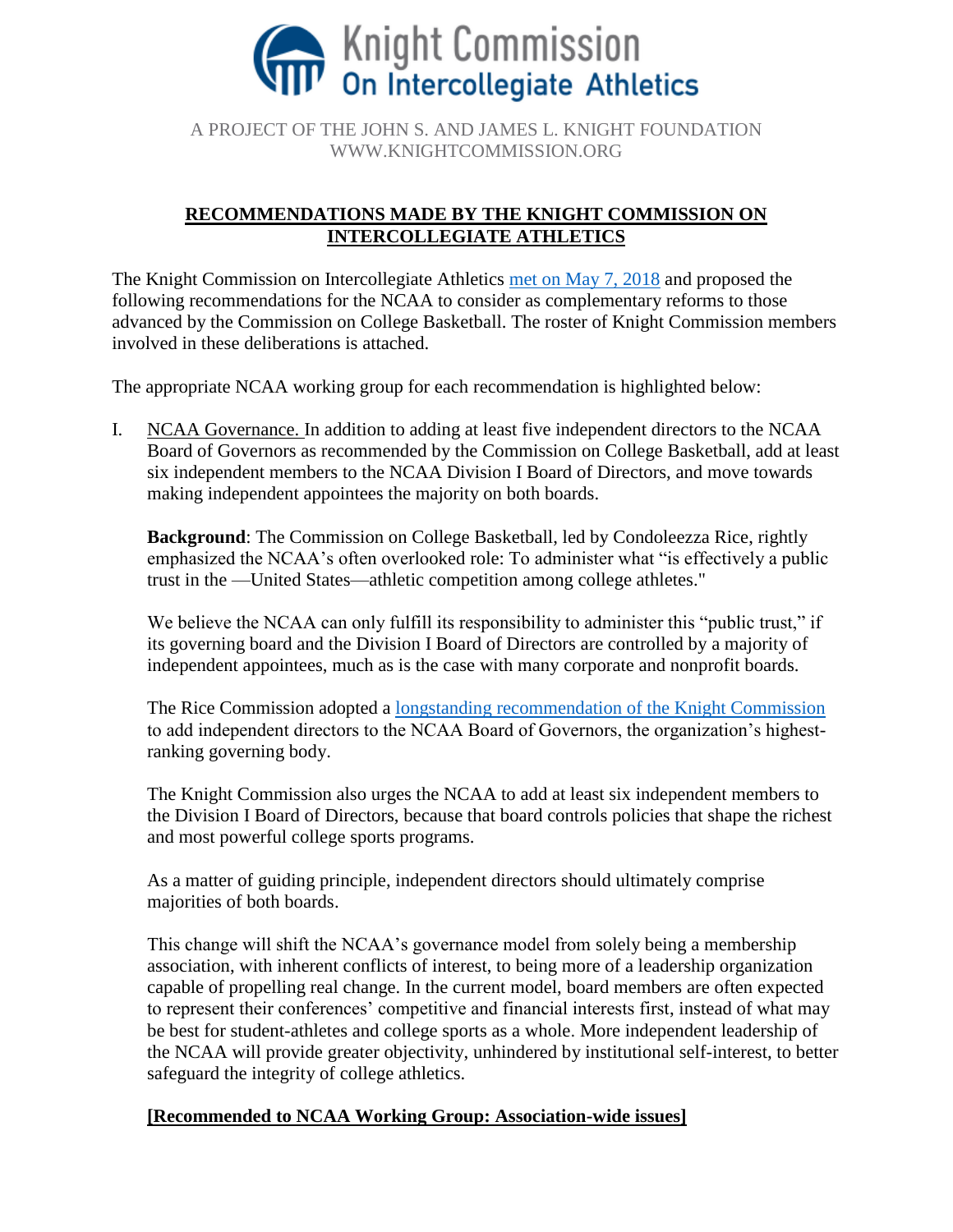- II. Integrity and Financial Transparency. Adopt new and more stringent approvals, terms of conditions, and financial disclosures for income that institutions and coaches receive from shoe, equipment, and apparel companies. Specifically:
	- A. No university can give the right to any employee to have a contract with shoe, equipment, and apparel companies that is expressly or indirectly contingent on players wearing or using the companies' equipment or products. Such contracts must be made only with the university.
	- B. Adopt the following financial disclosures on athletically-related outside income received by employees and make a failure to comply with these new requirements subject to significant infractions penalties. The Commission recommended three new disclosure requirements for outside income:
		- **1. Public disclosure of outside income.** For any school where student-athletes are required or asked to wear or use apparel or equipment displaying a company logo, mandate public disclosure of outside income that school employees, including coaches, receive directly from the company or from the school with designated funds from the company. This required public disclosure would extend to any private university that competes in the NCAA.
		- **2. Campus approval and written reports.** Reinstate the requirement for coaches and other administrators to receive approval from the university CEO to receive any athletically-related outside income (e.g., income from shoe, equipment and apparel companies). Further, strengthen this requirement by specifying that the amount of income approved must be given *in writing* and *prior* to the receipt of such income. [Note: This requirement would bring back and strengthen a requirement first adopted in 1992 at the Knight Commission's urging but rescinded in 2016.] In addition, university presidents should be required to annually report to their governing boards the amounts and sources of athletically-related outside income received by employees.
		- **3. Reporting on NCAA financial reports**. Require the reporting of all athleticallyrelated outside income for coaches and administrators in NCAA financial reports.

**Background:** The Rice Commission report recommended new financial requirements for non-scholastic basketball events attended by NCAA coaches, and called on shoe and apparel companies to "implement financial transparency and accountability with respect to their own investments in non-scholastic basketball." The Knight Commission supports these measures but believes that standards must be set higher for NCAA schools and college coaches than for those not directly affiliated with the NCAA.

## **[Recommended to NCAA Working Groups: (1) Apparel companies; (2) Non-scholastic basketball; and (3) Association-wide issues]**

III. Student-Athlete Education and Development. Develop minimal professional standards that NCAA coaches will be required to meet to ensure they are prepared for their roles as educators and leaders in the development of student-athletes. Such standards could require the completion of different levels of coaching licenses or professional certificates to redress the profession's lax—and in some cases nonexistent—certification and licensure standards.